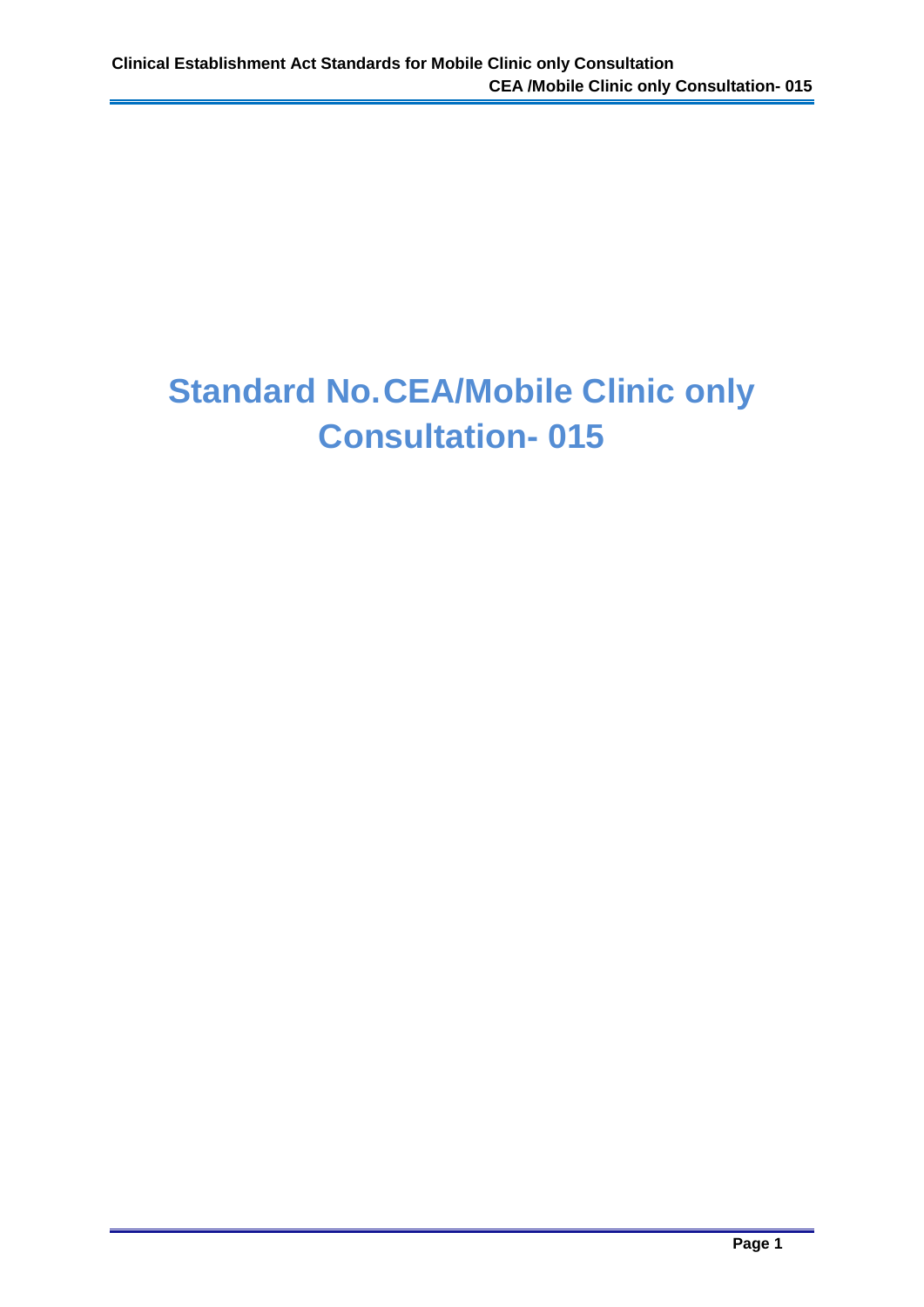# **Clinical Establishment Act Standard for Mobile Clinic only Consultation**

**Standard No.CEA/Mobile Clinic only Consultation- 015**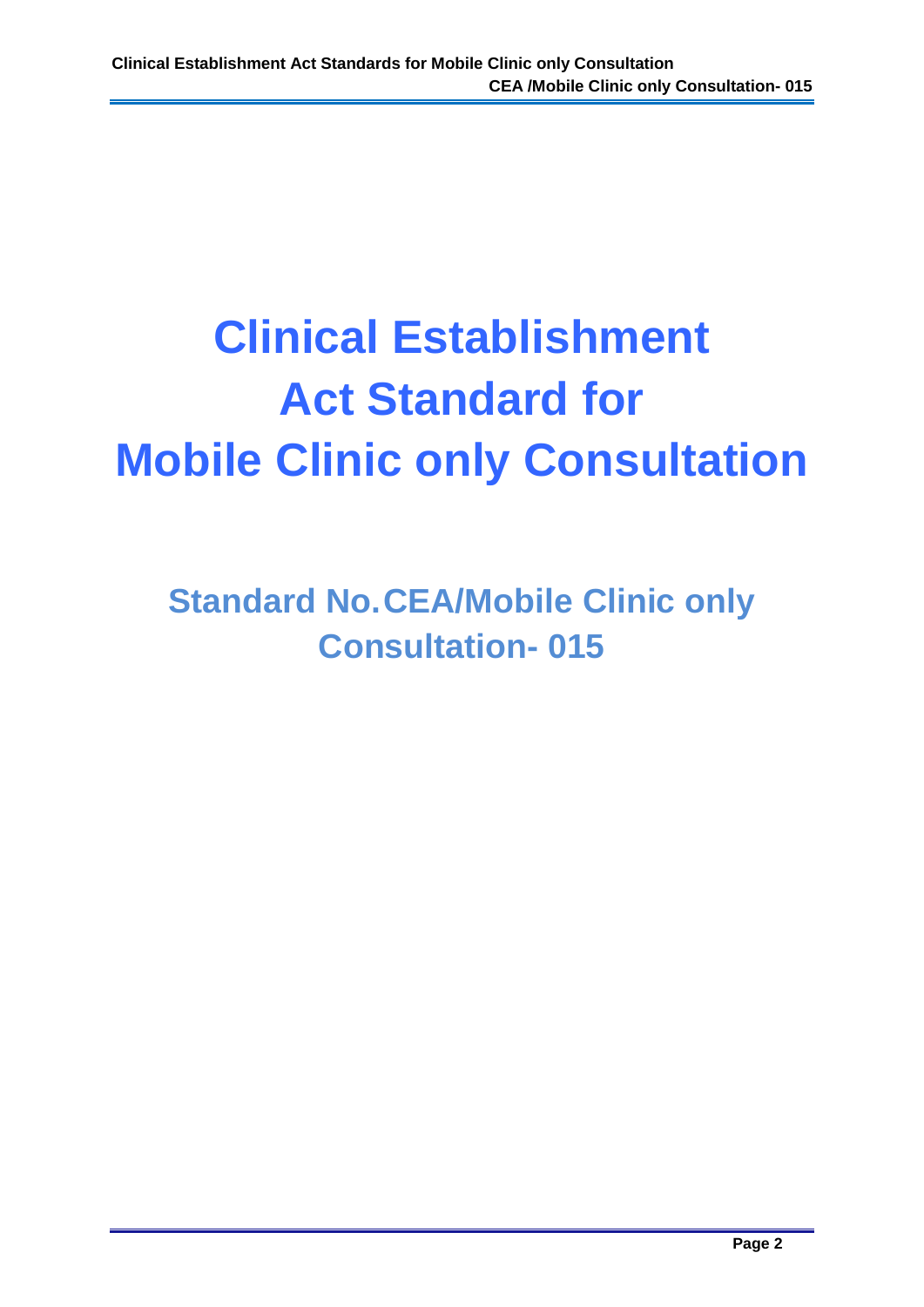# **Introduction**

**In 2010 Clinical Establishments (Registration and Regulation) Act, 2010** has been enacted by the Central Government to provide for registration and regulation of all clinical establishments in the country with a view to prescribe the minimum standards of facilities and services provided by them.

The Ministry has notified the "National Council for Clinical Establishments" and 'The Clinical Establishments (Central Government) Rules, 2012" under this Act vide Gazette. *This Act is applicable to all kinds of clinical establishments from the public and private sectors, of all recognized systems of medicine including single doctor clinics. The only exception will be establishments run by the Armed forces.*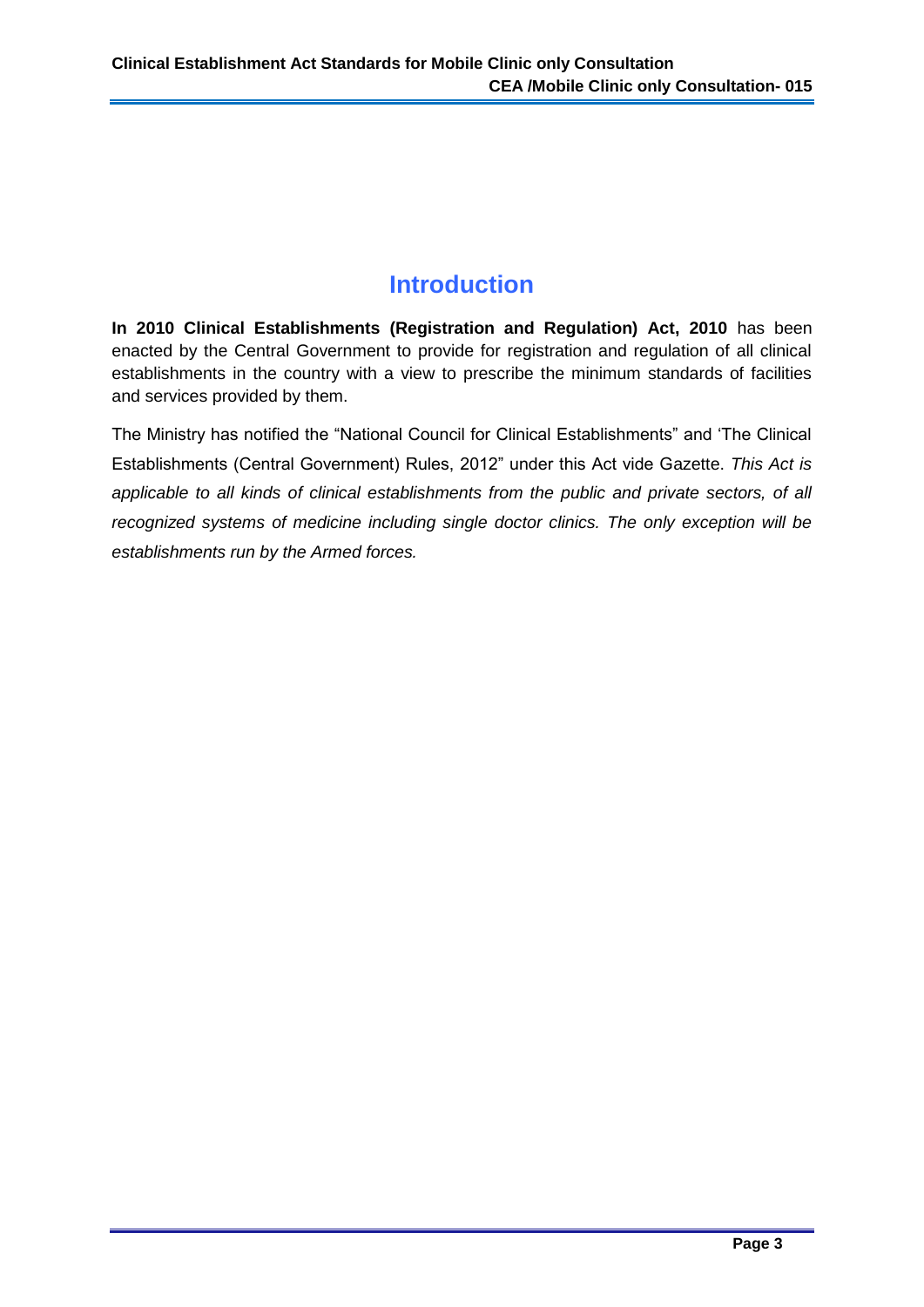#### **Table of Contents**

| Sr. No. | <b>Particulars</b>               | Page No. |
|---------|----------------------------------|----------|
| 1.      | <b>Definition</b>                |          |
| 2.      | Scope                            |          |
| 3.      | Infrastructure                   |          |
| 4.      | <b>Human Resource</b>            |          |
| 5.      | Equipment/instruments/drugs      |          |
| 6.      | Record Maintenance and reporting |          |
| 7.      | <b>Process</b>                   |          |
| 8.      | Annexure $-1$                    |          |
| 9.      | Annexure $-2$                    |          |
| 10.     | Glossary                         |          |
| 11.     | Appendix                         |          |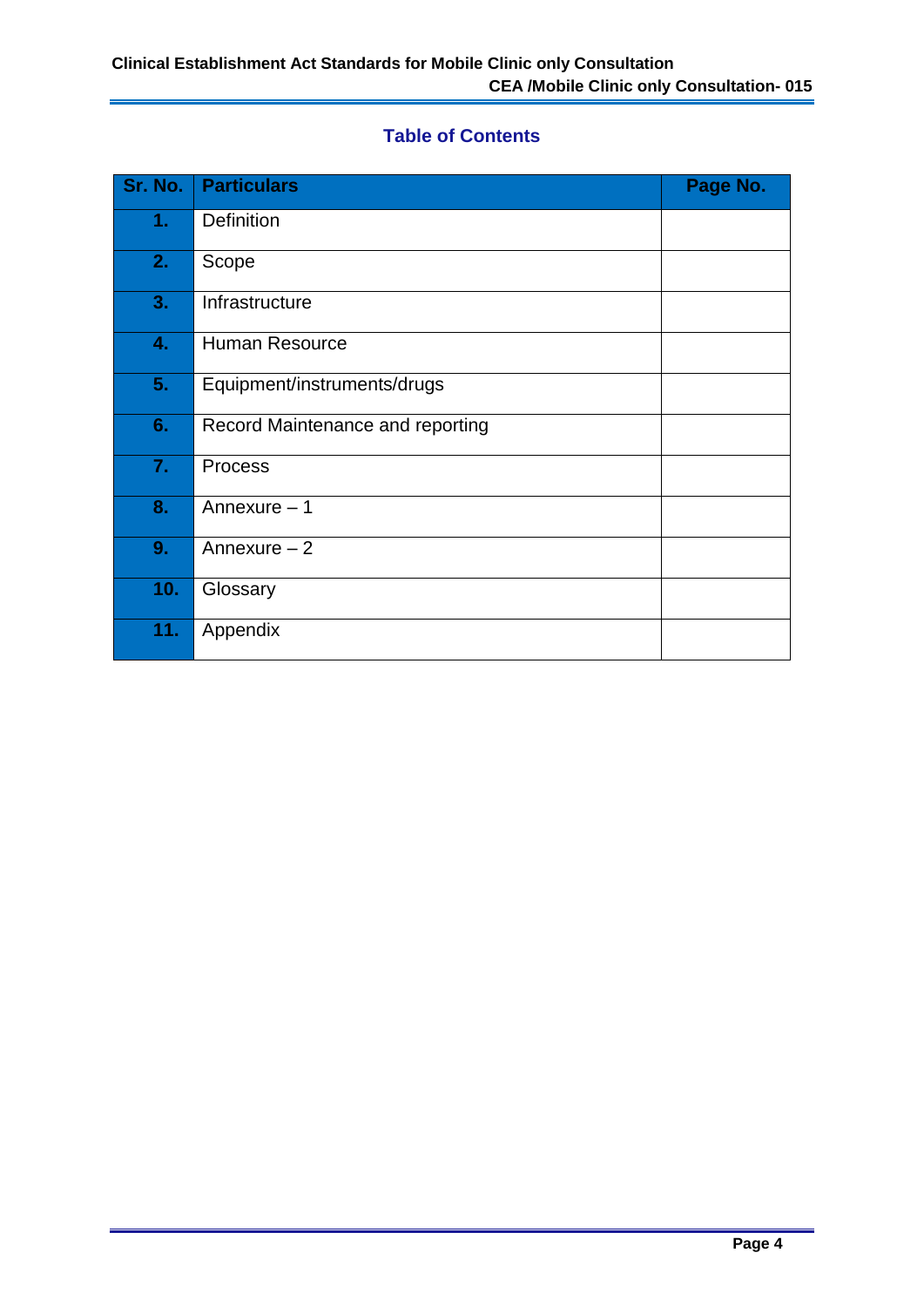#### **Mobile Clinic with Consultation and Dispensary**

#### 1. **Definition**

The Mobile clinic may be defined as a facility specially fabricated on a vehicle providing examination, consultation, prescription to outpatients including dispensing of medicines by a general practitioner/ specialist /super-specialist doctor to those in remote / specified areas who have access to little or no medical facilities.

#### 2. **Scope**

- 2.1 The operation of mobile clinics is to render Primary health care services to those in remote / specified areas who have access to little or no medical facilities.
- 2.2 The mobile clinics will visit the identified service point to provide health services to the identified community/ area.
- 2.3 To deliver primary service in health education and health promotion.
- 2.4 The services offered may also include one or more than one speciality of allopathy medicine, AYUSH, Dental, Physiotherapy, wellness, etc. in the mobile clinic.
- 2.5 Health records for all patients will be maintained to monitor the program and to facilitate follow-up treatments.

#### 3. **Infrastructure**

#### 3.1 **Vehicle**

- 3.1.1 The vehicle shall be kept clean to provide safe and hygienic care to the patients commensurate to the scope of the services provided.
- 3.1.2 The vehicle shall be registered as per local laws and regulations.
- 3.1.3 The vehicle shall prominently display the name and services provided which is easily visible to the community.
- 3.1.4 The vehicle shall have provision for hand hygiene.
- 3.1.5 The vehicle shall have appropriate communication facilities.
- 3.1.6 The vehicle shall be well illuminated and ventilated.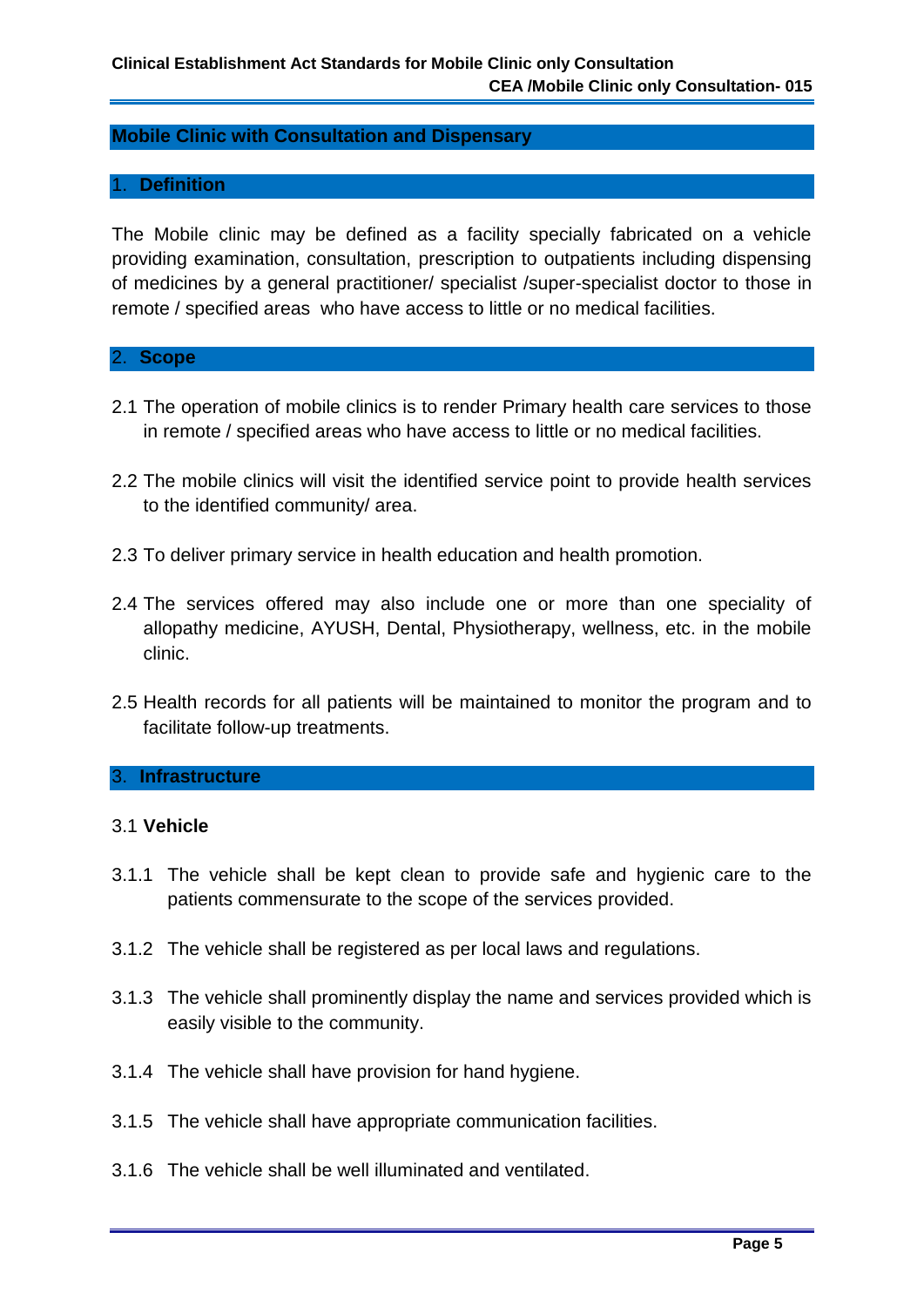3.1.7 Furniture and fixtures shall be available in accordance with the activities and workload and shall be kept functional.

#### 4. **Human Resource**

- 4.1 The general practitioner/ specialist /super-specialist shall be registered with respective state/ central council of India as per the scope of the mobile clinic.
- 4.2 The services provided by the medical professionals shall be in consonance with their qualification, training, registration.
- 4.3 Periodic skill enhancement/up gradation /refresher trainings shall be provided for all categories of the staff relevant to their job profile.
- 4.4 Personnel record containing personal and professional information shall be maintained for each staff.
- 4.5 Please refer below mentioned table for Manpower details. This list is indicative and not exhaustive.

| S. No          | <b>Category</b> | <b>Number</b> | <b>Minimum</b><br><b>Qualifications</b><br>recognized<br>from<br>university | <b>Registration</b><br>with<br>the<br>concerned<br>council<br>(if<br>applicable) | <b>Remarks</b> |
|----------------|-----------------|---------------|-----------------------------------------------------------------------------|----------------------------------------------------------------------------------|----------------|
| 1              | Doctor          | 1             | <b>MBBS</b>                                                                 | <b>State</b><br>Central<br>Medical<br>council                                    |                |
| $\overline{2}$ | Pharmacist      | 1             | Diploma<br>$\mathsf{in}$<br>Pharmacy.                                       | Pharmacy<br>Council<br>οf<br>India                                               |                |
| 3              | Staff nurse     | 1             | Qualified staff nurse<br>with<br>general                                    | Indian<br><b>Nursing</b>                                                         |                |

#### 4.6 **Manpower**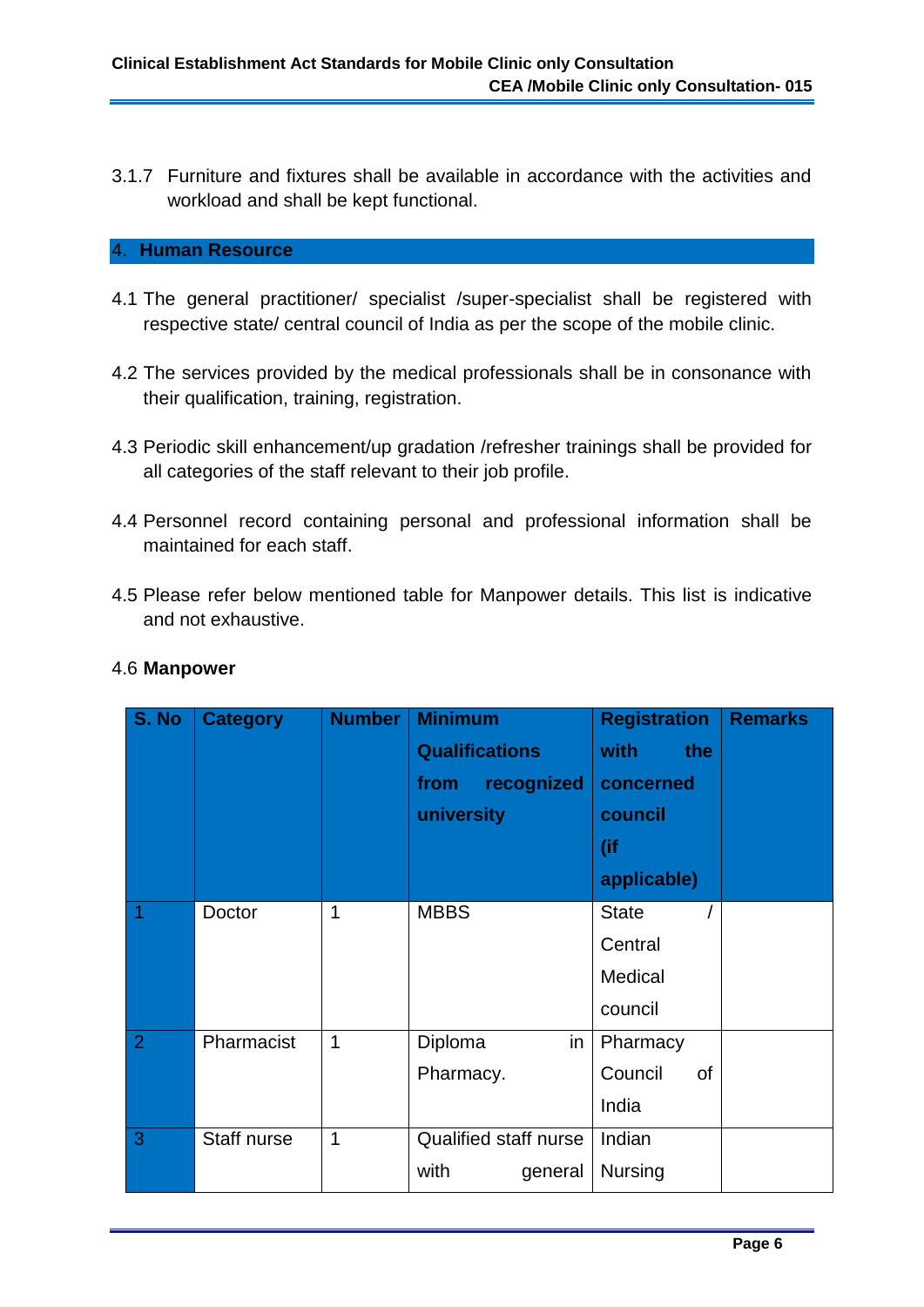#### **Clinical Establishment Act Standards for Mobile Clinic only Consultation CEA /Mobile Clinic only Consultation- 015**

|                |               |   | nursing.                     | Council        |              |
|----------------|---------------|---|------------------------------|----------------|--------------|
| $\overline{4}$ | Counsellor    | 1 | <b>Qualified staff nurse</b> | Indian         | Training     |
|                | for HIV/AIDS  |   |                              | <b>Nursing</b> | required for |
|                | counselling   |   |                              | Council        | counselling  |
|                |               |   |                              |                | lab<br>and   |
|                |               |   |                              |                | techniques.  |
| 5              | <b>Driver</b> | 1 | requisite<br>With            |                |              |
|                |               |   | registration<br>&            |                |              |
|                |               |   | licenses.                    |                |              |
|                |               |   |                              |                |              |

#### 5. **Equipment/instruments requirements**

- 5.1 The mobile clinic shall have essential equipment's as per ANNEXURE I.
- 5.2 Other equipment's as per the scope of service being practiced shall be available.
- 5.3 Adequate space for storage of equipment's and medicines shall be provided.
- 5.4 If available, all medicines shall be stored as per manufacturer's guidelines.
- 5.5 The equipment should be of adequate capacity to meet work load requirement.
- 5.6 All equipment should be in good working condition at all times. Periodic inspection, cleaning, maintenance of equipment should be done.
- 5.7 The mobile clinic shall have basic minimal essential drugs as per ANNEXURE II, however other drugs as per the scope of service being practised may also be available.

#### 6. **Record Maintenance and reporting**

- 6.1 Records shall be maintained in physical or digital format.
- 6.2 Confidentiality, security and integrity of records shall be maintained.
- 6.3 Every Clinical Establishment shall maintain medical records of patients treated by it and health information and statistics in respect of national programmes and furnish the same to the district authorities in form of quarterly reports.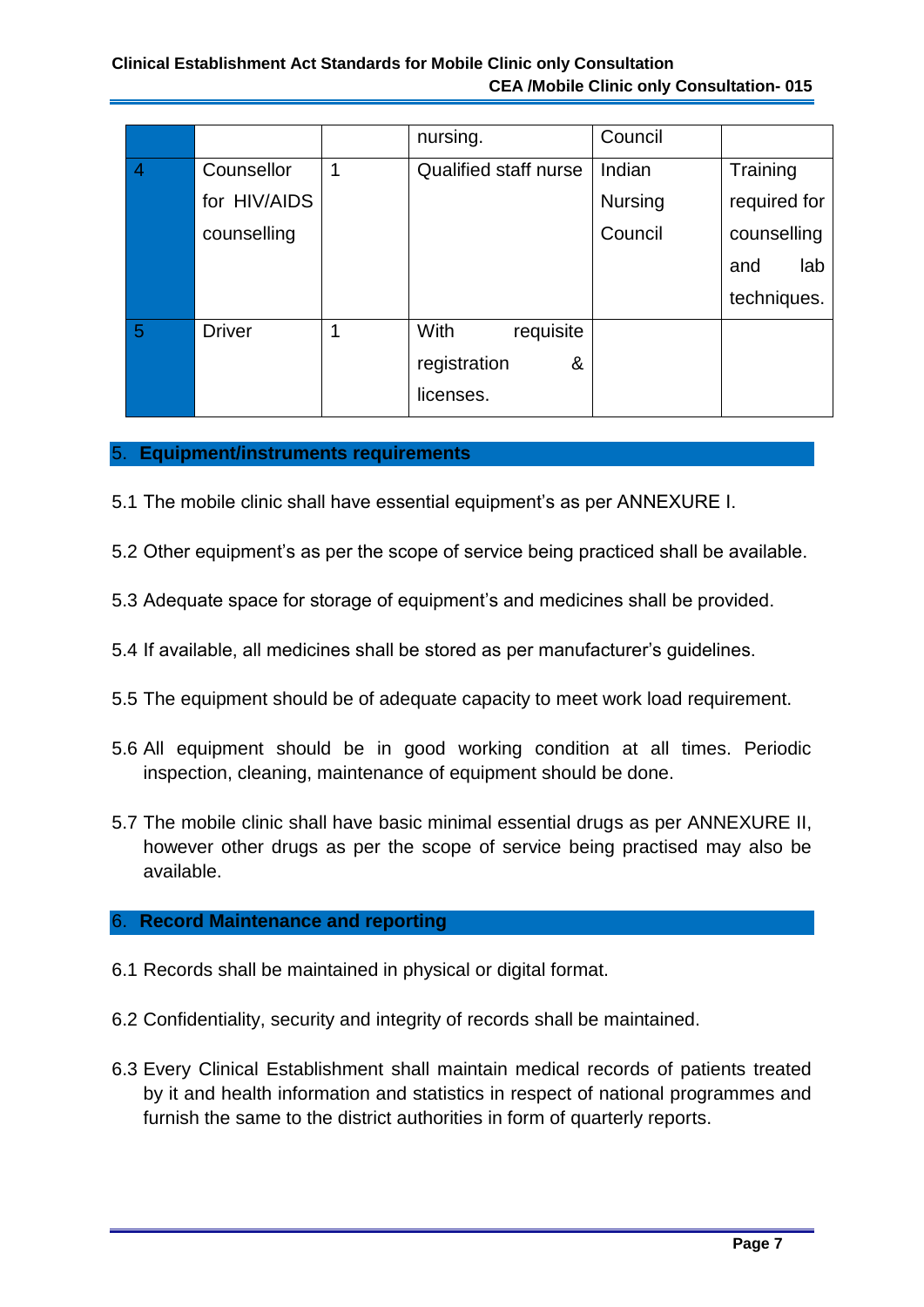- 6.4 Copies of all records and statistics shall be kept with the clinical establishment concerned for at least 3 or 5 years or in accordance with any other relevant Act in force at the time under Section 12(1) (iii) of CEA 2010).
- 6.5 All clinical establishments shall be responsible for submission of information and statistics in time of emergency or disaster or epidemic situation or as required from time to time by National Council CEA 2010,

#### 7. **Basic processes**

- 7.1 **Registration:** Every patient visiting the mobile clinic shall be registered.
- 7.2 **Assessment:** Every patient shall undergo assessment, during the course of assessment, the patient findings, medications and investigations should be documented with working diagnosis, legibly in the assessment/OPD prescription with the signature of the consultant/ Specialist / super Specialist with date and time.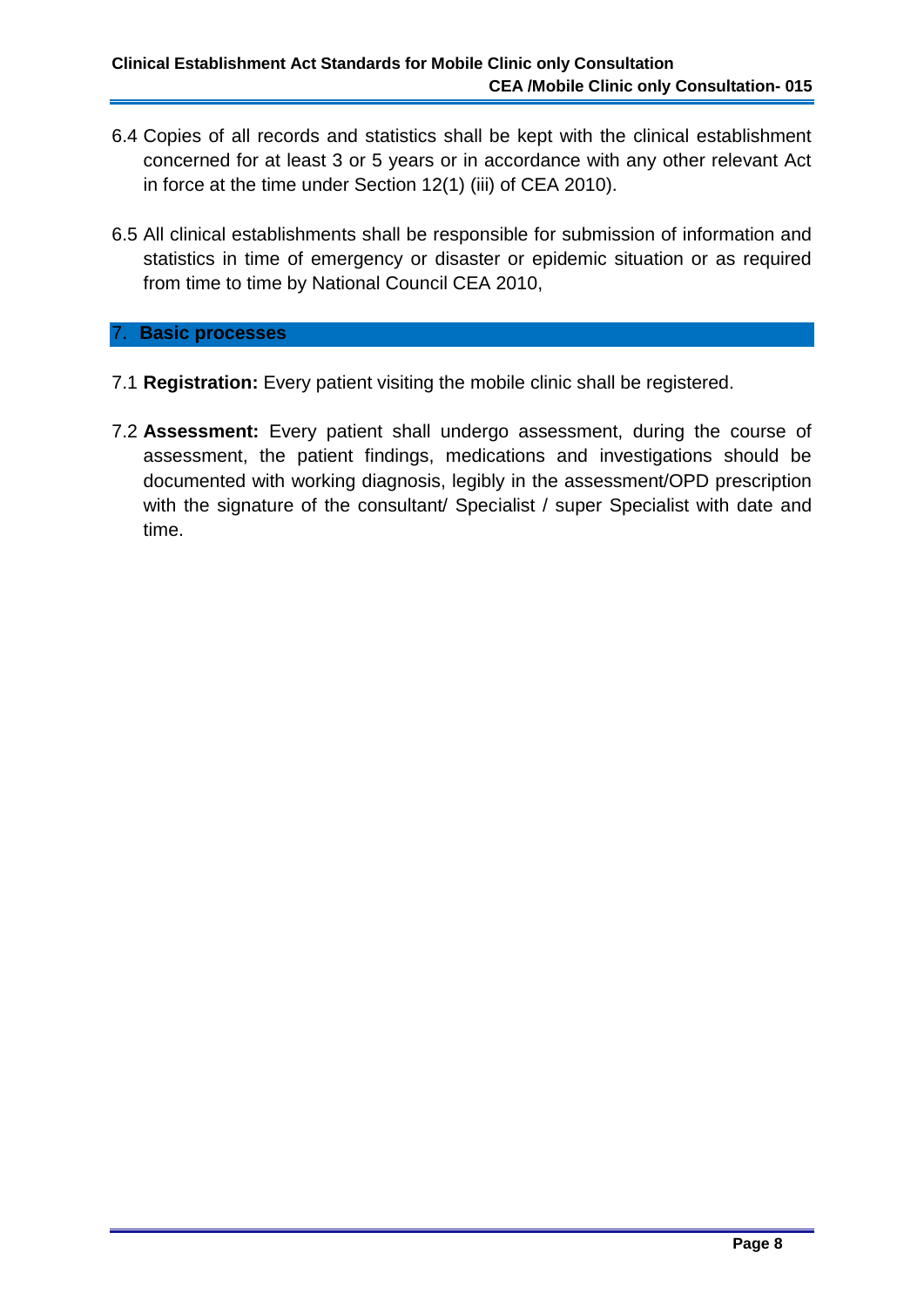#### **Annexure 1**

## **Essential Equipments**

| <b>S. No.</b>  | <b>Name of the equipment</b> | <b>Minimum</b>        | <b>No. of equipment</b> |
|----------------|------------------------------|-----------------------|-------------------------|
|                |                              | <b>Specifications</b> |                         |
| 1              | Stethoscope                  |                       | 1                       |
| 2              | Thermometer                  |                       | 1                       |
|                |                              | <b>Digital</b>        |                         |
| 3              | Torch (flash lights)         |                       | 1                       |
| $\overline{4}$ | Sphygmomanometer(B.P.        | Digital               | 1                       |
|                | Apparatus)                   |                       |                         |
| 5              | Weighing                     | Adult                 | 1                       |
|                | machine(Optional)            |                       |                         |
|                |                              |                       |                         |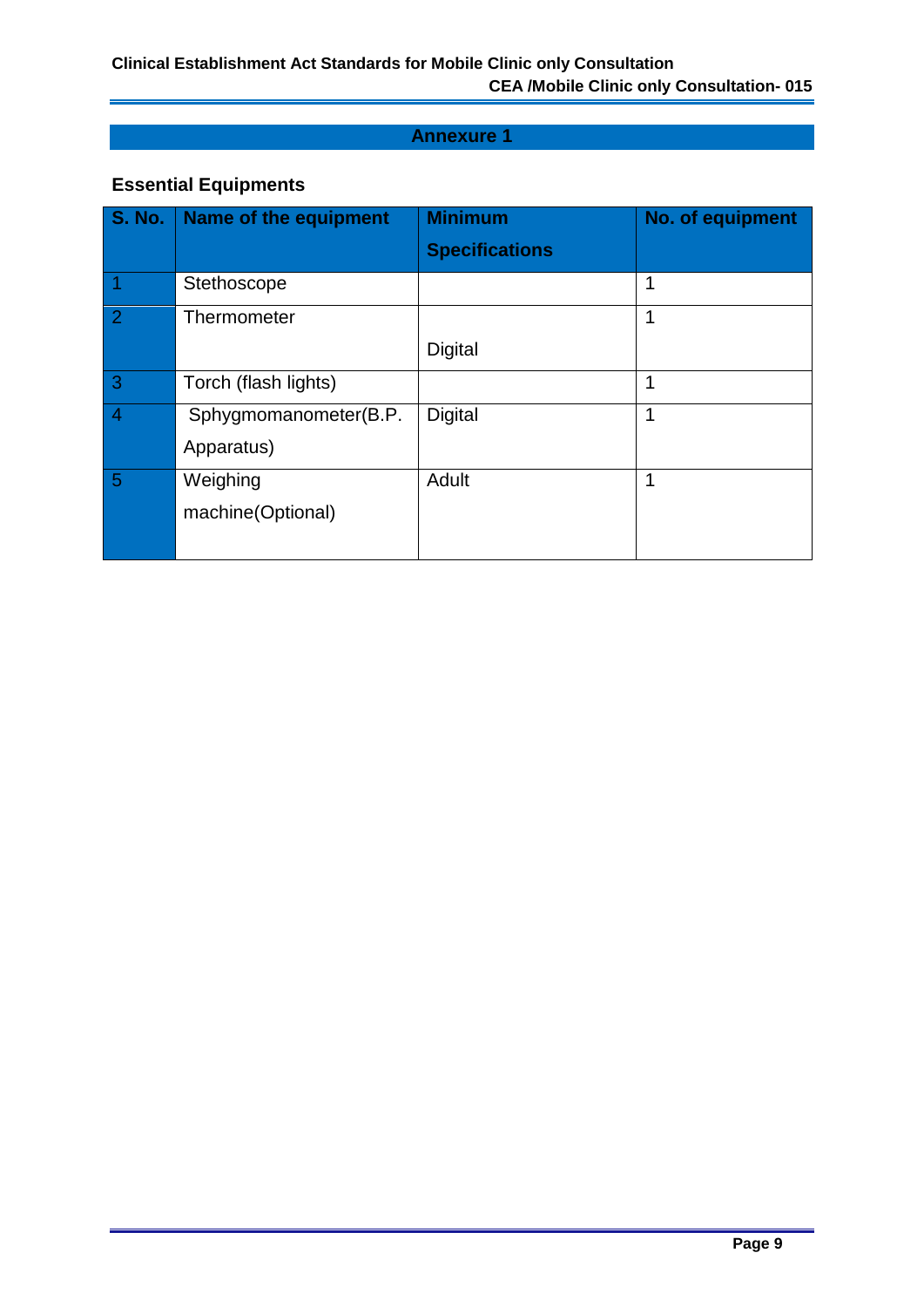#### **Annexure- II**

## **Emergency Drugs**

| S.             | <b>Name of the Drug</b>   | <b>Minimum Quantity</b> |
|----------------|---------------------------|-------------------------|
| No.            |                           |                         |
| $\overline{1}$ | Inj Adrenaline            | 2A                      |
| $\mathbf{2}$   | Inj Hydrocortisone        | 1 vial                  |
| 3              | Inj Atropine              | 1 Ampoule               |
| $\overline{5}$ | Inj Avil                  | 1 Ampoule               |
| 6              | Inj Phenargan             | 1 Ampoule               |
| $\overline{7}$ | Inj. Deryphyline          | 1 Ampoule               |
| 8              | Inj. Frusemide            | 1 Ampoule               |
| 9              | Inj. Metoclopramide       | 1 Ampoule               |
| 10             | Inj. Dexamethasone        | 1 Ampoule               |
| 11             | Inj. Diazepam             | 1 Ampoule               |
| 12             | Dicyclomine<br>Inj.       | 1 Ampoule               |
|                | Hydrochloride             |                         |
| 13             | Inj. 5% dextrose infusion | 1 Vac                   |
| 14             | Inj. Normal saline        | 1 Vac                   |